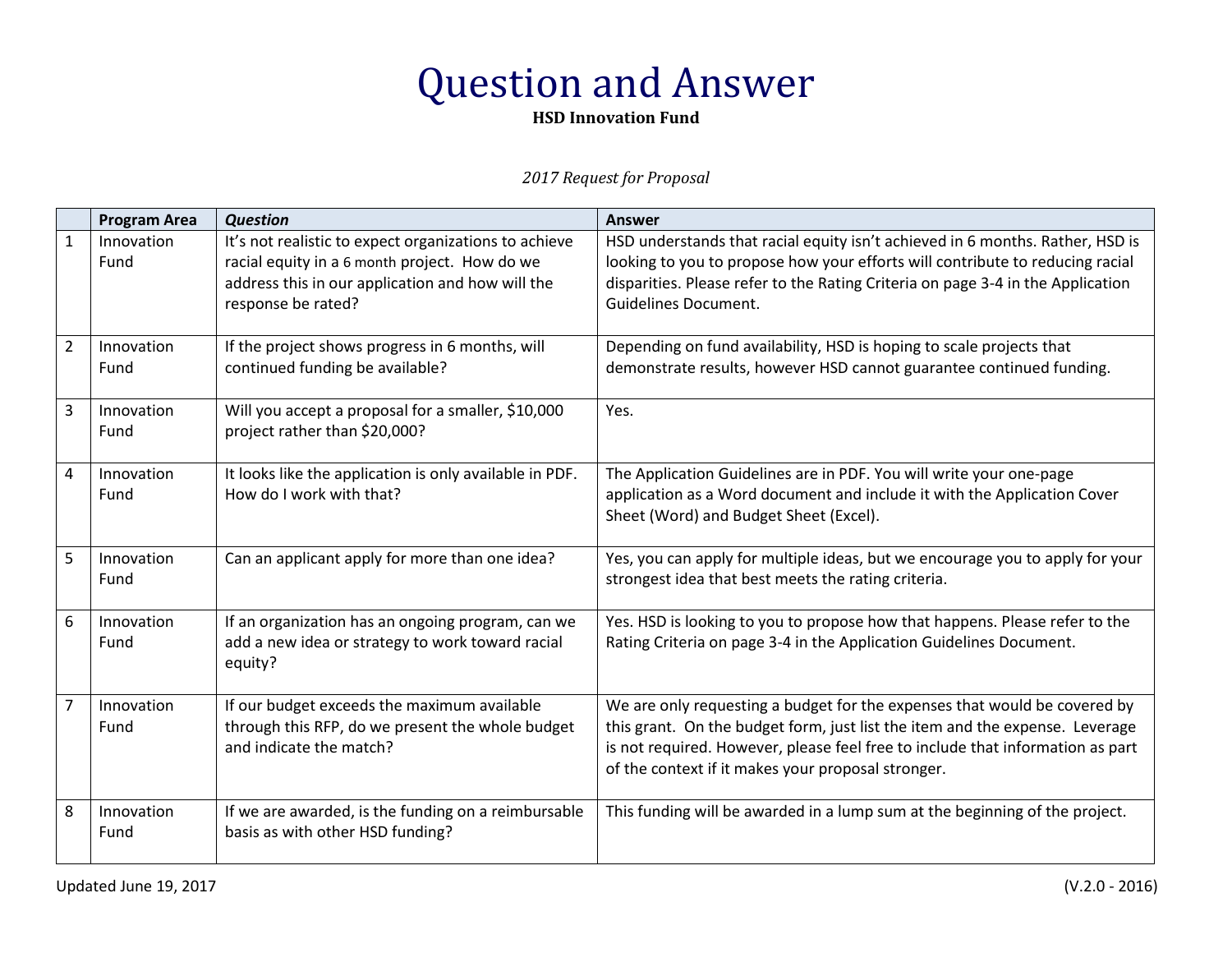**HSD Innovation Fund**

|    | <b>Program Area</b> | <b>Question</b>                                                                                                                                                                                         | <b>Answer</b>                                                                                                                                                                                                                                                                    |
|----|---------------------|---------------------------------------------------------------------------------------------------------------------------------------------------------------------------------------------------------|----------------------------------------------------------------------------------------------------------------------------------------------------------------------------------------------------------------------------------------------------------------------------------|
| 9  | Innovation<br>Fund  | How do I make the most of the 500 word limit in<br>the application?                                                                                                                                     | Please refer to the Questions on page 3-4 in the Application Guidelines<br>Document, rating criteria, points available, and write your response<br>accordingly. Think of this as your elevator speech. A great idea should be<br>clear and succinct for anyone to grasp quickly. |
| 10 | Innovation<br>Fund  | My organization works with the Somali and Latino<br>communities both of which are facing changes and<br>challenges. Can we propose workshops and other<br>methods of addressing civil and other rights? | Yes. HSD is looking to you to propose how that happens and how your idea is<br>innovative. Please refer to the Rating Criteria on page 3-4 in the Application<br><b>Guidelines Document.</b>                                                                                     |
| 11 | Innovation<br>Fund  | What is the service area for this funding?                                                                                                                                                              | Based on funding, services must be provided within Seattle city limits<br>although residency, office location(s), and partnerships can be outside of the<br>city. For example, Skyway and White Center are not within the city limits.                                           |
| 12 | Innovation<br>Fund  | Are there any restrictions on the funds?                                                                                                                                                                | One restriction is the service area. Based on funding, services must be<br>provided within Seattle city limits although residency, office location(s), and<br>partnerships can be outside of the city.                                                                           |
| 13 | Innovation<br>Fund  | Can we rent space in another organizations' facility?<br>Is that subcontracting?                                                                                                                        | Rent would be considered an operating cost for purposes of this application<br>budget.                                                                                                                                                                                           |
| 14 | Innovation<br>Fund  | Is HSD going to do project evaluations?                                                                                                                                                                 | The Learning and Accountability questions in the application questions<br>address this. HSD expects the applicant to describe how learnings will be<br>identified and shared. We will also be forming a Learning Circle to share<br>project results.                             |
| 15 | Innovation<br>Fund  | Does the Age-Friendly initiative have a specific goal<br>of racial equity?                                                                                                                              | Yes. Please see the question and rating criteria for Promoting Racial Equity on<br>page 3 of the Application Guidelines Document.                                                                                                                                                |
| 16 | Innovation<br>Fund  | Where can I learn more about HSD's six Impact<br>Areas?                                                                                                                                                 | For more information on HSD's six impact areas, visit<br>http://www.seattle.gov/humanservices/.                                                                                                                                                                                  |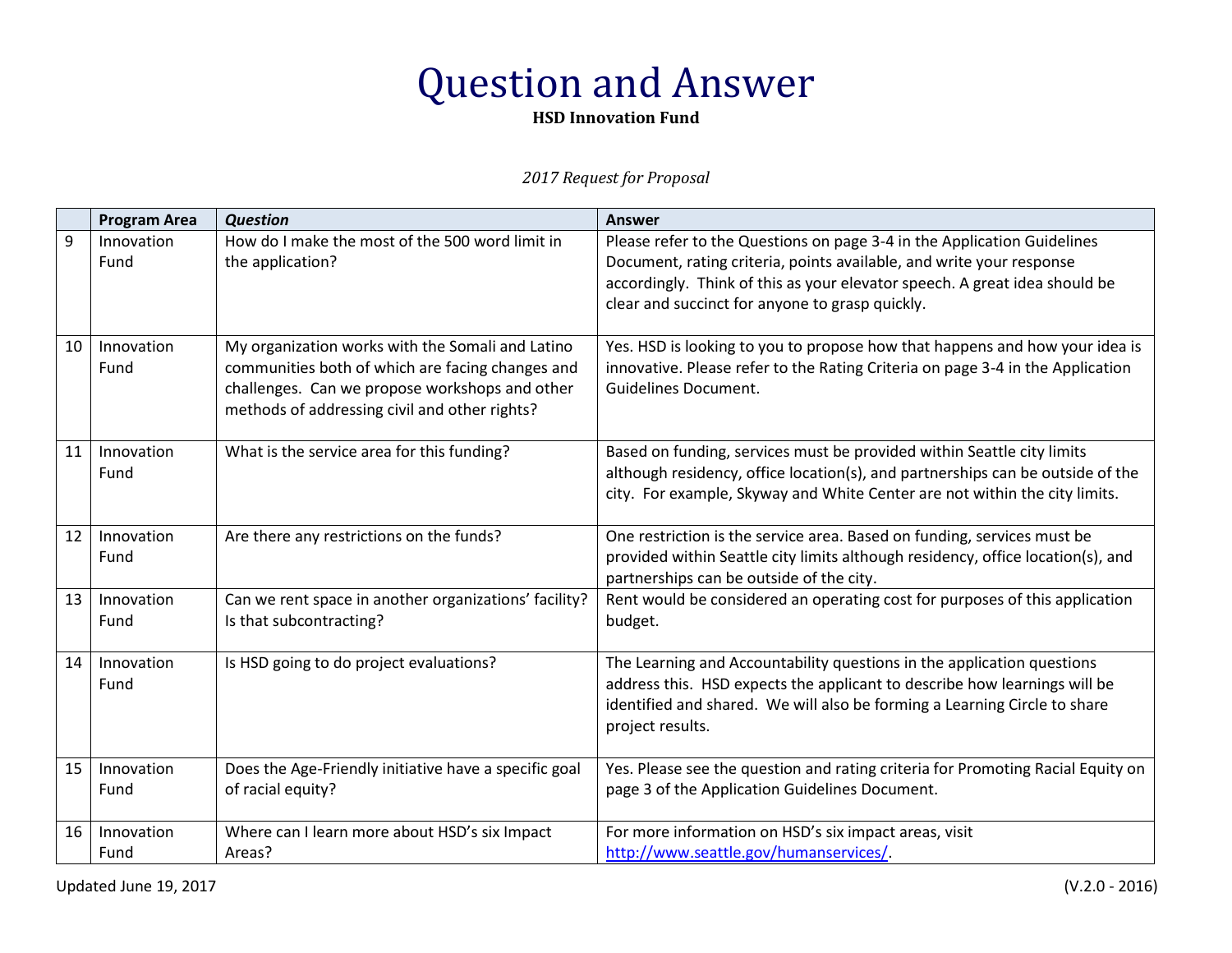**HSD Innovation Fund**

|    | <b>Program Area</b> | <b>Question</b>                                                                                                                          | <b>Answer</b>                                                                                                                                                                                                                                                                                                       |
|----|---------------------|------------------------------------------------------------------------------------------------------------------------------------------|---------------------------------------------------------------------------------------------------------------------------------------------------------------------------------------------------------------------------------------------------------------------------------------------------------------------|
| 17 | Innovation<br>Fund  | If I am proposing to add something innovative to an<br>existing project, should I describe the whole project<br>if it is not well known? | Yes, please provide context as needed to help raters understand the idea in<br>full. Please refer to the Rating Criteria on page 3-4 in the Application<br><b>Guidelines Document.</b>                                                                                                                              |
| 18 | Innovation<br>Fund  | What will be the frequency of reporting?                                                                                                 | The reporting will occur once at the end of the project period.                                                                                                                                                                                                                                                     |
| 19 | Innovation<br>Fund  | Who will be on the Rating Committee? Who is the<br>audience for the application?                                                         | Potential raters for the Rating Committee may include Age-Friendly experts,<br>Mayor's Office staff, Foundation representatives, Seattle Youth Commission,<br>and HSD staff.<br>The audience for the application is meant to broad. Please see Eligibility<br>Requirements on page 2 of the Application Guidelines. |
| 20 | Innovation<br>Fund  | For Learning Circle participation, what is your<br>expectation of project staff time commitment?                                         | This has not yet been determined, but HSD is mindful of not placing heavy<br>burdens on project staff.                                                                                                                                                                                                              |
| 21 | Innovation<br>Fund  | Will the contract and contracting process be in<br>keeping with the one-page application?                                                | We anticipate a simplified contract and process, but this has not yet been<br>determined. The type of contract will accommodate the idea that has been<br>funded.                                                                                                                                                   |
| 22 | Innovation<br>Fund  | Can the project run shorter or longer than 6<br>months, understanding that the funding is only<br>available for a 6-month term?          | The project may run shorter, but HSD strongly discourages projects that last<br>longer than 6 months as this fund was designed to test an idea in 6 months or<br>less.                                                                                                                                              |
| 23 | Innovation<br>Fund  | This model of funding is new for HSD. Are there<br>other models available?                                                               | Other City of Seattle departments make funding available with similar models<br>(Department of Neighborhoods for example). Other cities and foundations in<br>the country have also done innovation grant processes.                                                                                                |
| 24 | Innovation<br>Fund  | What happens if I don't spend all of my grant in 6<br>months? Do I have to return the remaining funds?                                   | If 30% or less has been used mid-way through 6 months, the Grants and<br>Contract Specialist will notify their Supervisor. Their Supervisor and Division                                                                                                                                                            |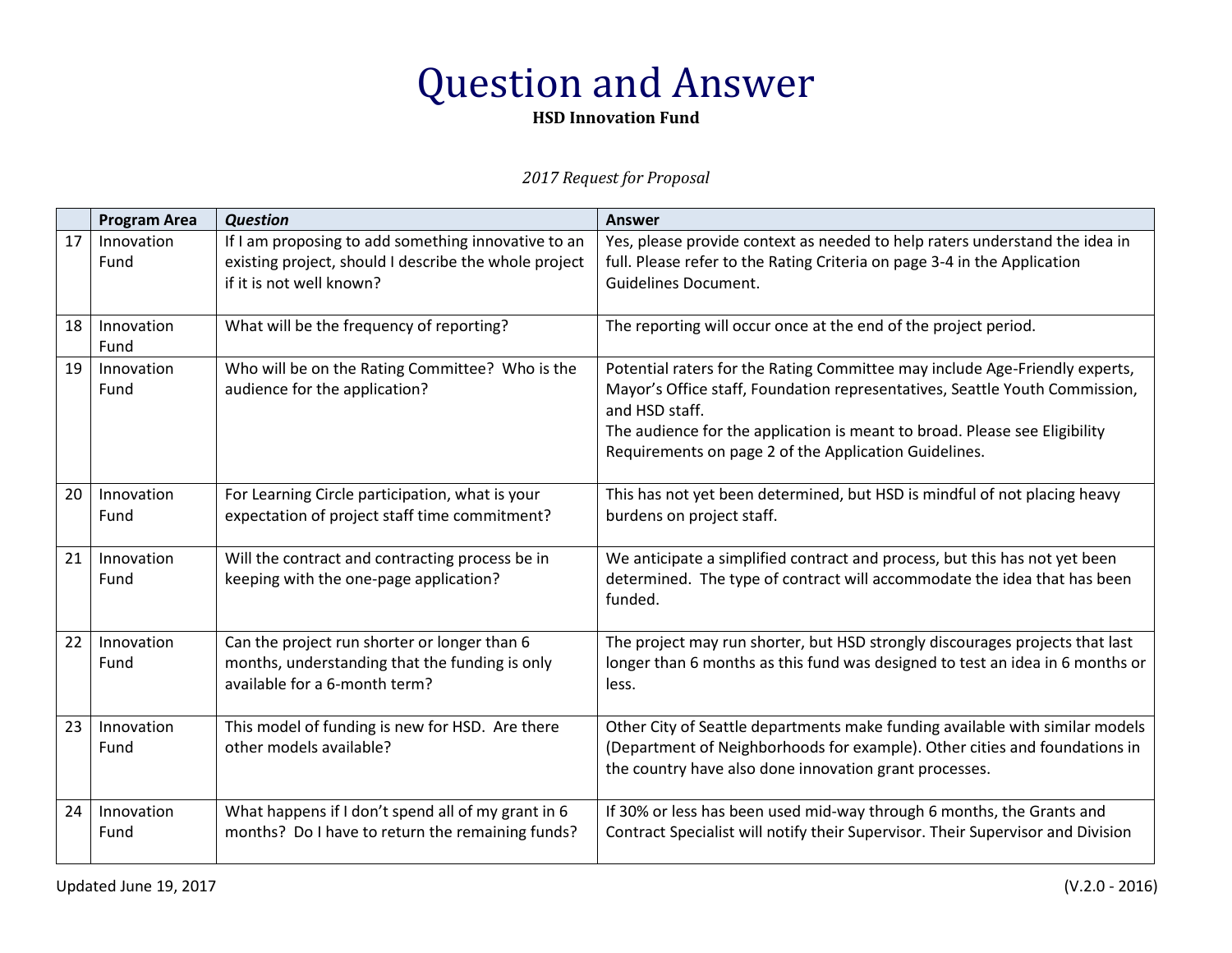**HSD Innovation Fund**

|    | <b>Program Area</b> | <b>Question</b>                                                                                                                                                                                                                                                                | <b>Answer</b>                                                                                                                                                                                                                                               |
|----|---------------------|--------------------------------------------------------------------------------------------------------------------------------------------------------------------------------------------------------------------------------------------------------------------------------|-------------------------------------------------------------------------------------------------------------------------------------------------------------------------------------------------------------------------------------------------------------|
|    |                     |                                                                                                                                                                                                                                                                                | Director will determine whether to reallocate the remaining funds<br>(reallocating for other purposes within the Division).                                                                                                                                 |
| 25 | Innovation<br>Fund  | Will we know who was awarded through this<br>process?                                                                                                                                                                                                                          | Yes, awards will be announced in August.                                                                                                                                                                                                                    |
| 26 | Innovation<br>Fund  | What do I include in my cover letter?                                                                                                                                                                                                                                          | There is no cover letter required, just the Application Cover Sheet and the<br>500 word proposal.                                                                                                                                                           |
| 27 | Innovation<br>Fund  | What is the source of this funding?                                                                                                                                                                                                                                            | The source of this funding is Seattle General Fund.                                                                                                                                                                                                         |
| 28 | Innovation<br>Fund  | How much should I emphasize agency capacity in<br>my response?                                                                                                                                                                                                                 | Please see the question and rating criteria for Implementation on page 4 of<br>the Application Guidelines Document. We are shifting from our usual<br>questions about capacity to looking for a reasonable action plan and budget<br>for the proposed idea. |
| 29 | Innovation<br>Fund  | Can I discuss my idea with HSD before submitting a<br>proposal?                                                                                                                                                                                                                | No, HSD cannot discuss potential projects.                                                                                                                                                                                                                  |
| 30 | Innovation<br>Fund  | We have five different departments here at HSDC.<br>Would we be able to submit two separate<br>applications for separate departments and<br>projects?                                                                                                                          | Yes.                                                                                                                                                                                                                                                        |
| 31 | Innovation<br>Fund  | Section V lists four sections of the proposal with<br>specific questions and criteria (i.e., Innovation &<br>Results, Promotes Racial Equity, Implementation,<br>Learning & Accountability). Are these 500 words<br>each? Or 500 words covering all four of those<br>sections? | 500 words include all four sections of the rating criteria.                                                                                                                                                                                                 |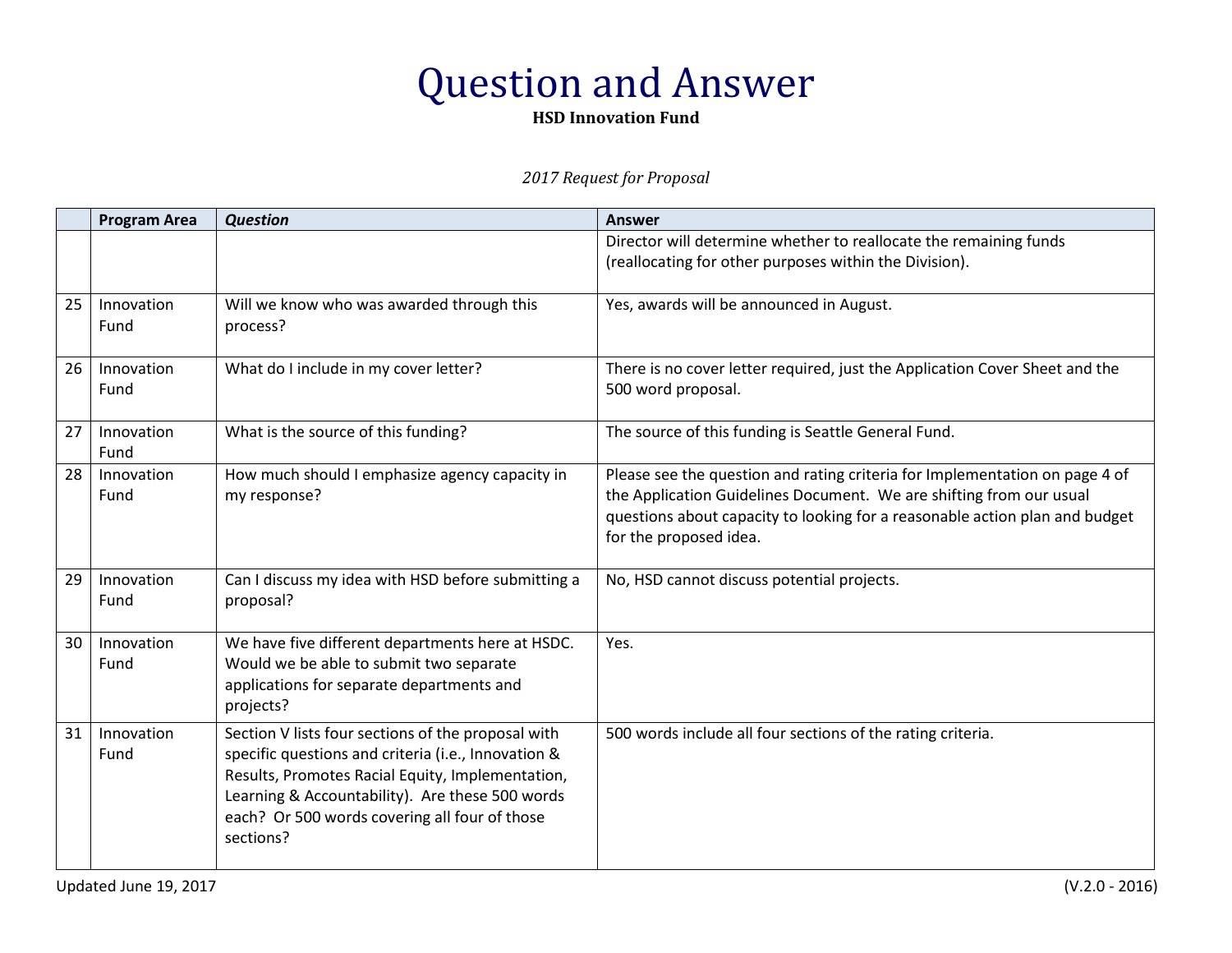### **HSD Innovation Fund**

|    | <b>Program Area</b> | <b>Question</b>                                                                                                                                                                                                                                                                                                                                                                                                                                                                  | <b>Answer</b>                                                                                                                |
|----|---------------------|----------------------------------------------------------------------------------------------------------------------------------------------------------------------------------------------------------------------------------------------------------------------------------------------------------------------------------------------------------------------------------------------------------------------------------------------------------------------------------|------------------------------------------------------------------------------------------------------------------------------|
| 32 | Innovation<br>Fund  | Would the funding support a project focused on<br>affordability and livability outside of the Seattle city<br>limits?                                                                                                                                                                                                                                                                                                                                                            | Please see response to question #11.                                                                                         |
| 33 | Innovation<br>Fund  | The KCLS Foundation supports KCLS programs and<br>services that take place throughout King County<br>outside Seattle city limits, as the City of Seattle itself<br>is served by Seattle Public Library and the SPL<br>Foundation. Would you mind sharing your thoughts<br>on whether that's a service area that the Rating<br>Committee would find compelling, or if the RFP is<br>intended solely for applicants providing programs<br>and services within the City of Seattle? | Please see response to question #11.                                                                                         |
| 34 | Innovation<br>Fund  | If you want to do something that is innovative AF,<br>that no other senior center in the country is doing -<br>but it doesn't promote racial equity, it's going to get<br>0 of those 30 points and be unlikely to be funded.<br>Right?                                                                                                                                                                                                                                           | Please see the question and rating criteria for Promoting Racial Equity on<br>page 3 of the Application Guidelines Document. |
| 35 | Innovation<br>Fund  | Is this funding geared only to Washington residents<br>as I am in New York?                                                                                                                                                                                                                                                                                                                                                                                                      | Please see response to question #11.                                                                                         |
| 36 | Innovation<br>Fund  | Given that this is a grant from the City of Seattle,<br>are the services carried out in the grant limited to<br>within the City of Seattle limits? Or would sites in<br>King County still qualify?                                                                                                                                                                                                                                                                               | Please see response to question #11.                                                                                         |
| 37 | Innovation<br>Fund  | Our organization has a fiscal sponsor. If our fiscal<br>sponsor applies for the grant, can we also apply for<br>the grant?                                                                                                                                                                                                                                                                                                                                                       | Yes, however, we encourage applicants to coordinate applications with their<br>fiscal sponsors.                              |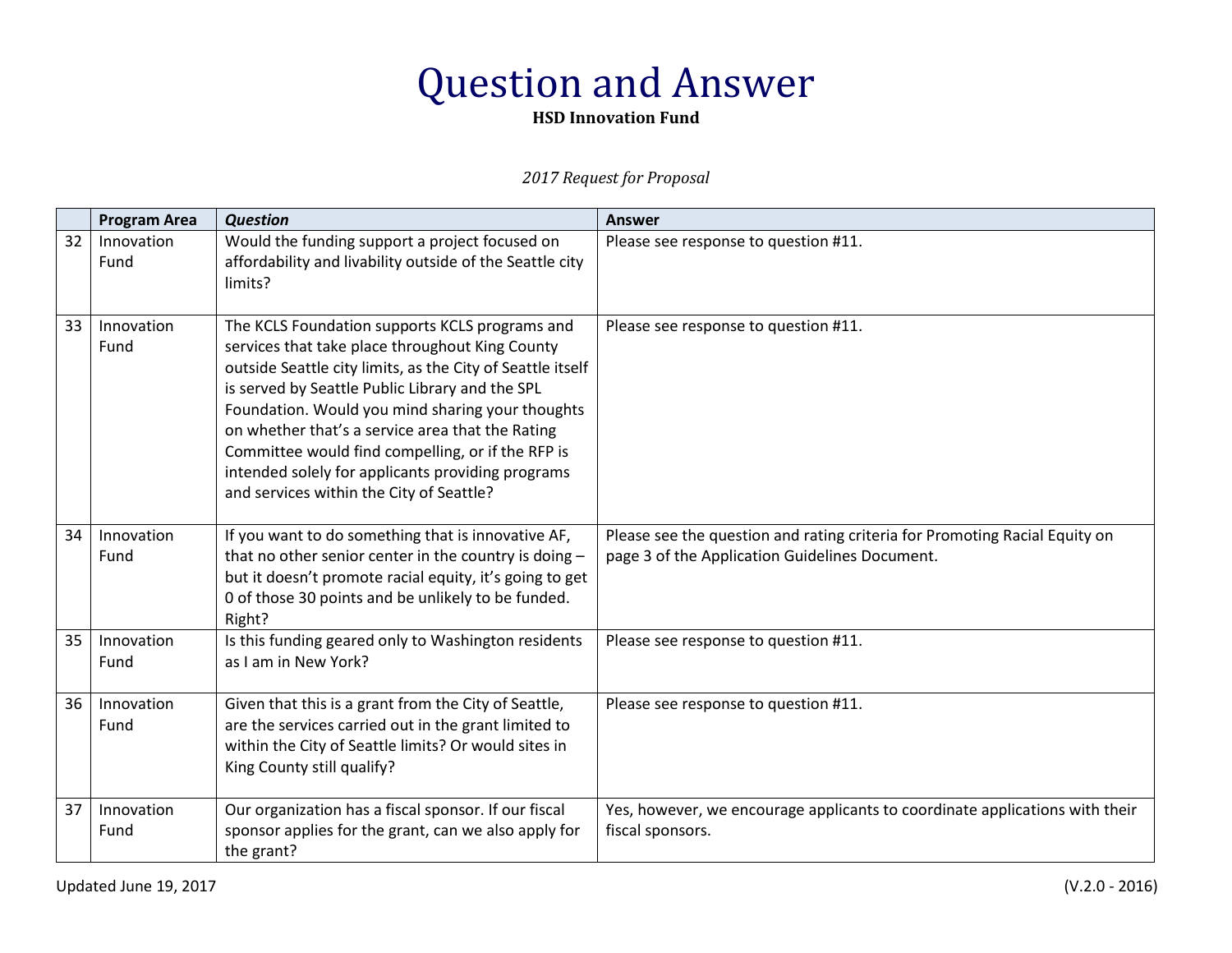**HSD Innovation Fund**

|    | <b>Program Area</b> | <b>Question</b>                                       | <b>Answer</b>                                                                                     |
|----|---------------------|-------------------------------------------------------|---------------------------------------------------------------------------------------------------|
| 38 | Innovation          | If my organizations fiscal sponsor does not apply, do | We require a tax ID from a fiscal sponsor or individual applicant. We                             |
|    | Fund                | we use their name and tax ID?                         | recommend that you coordinate with your fiscal sponsor.                                           |
| 39 | Innovation          | Is there a limit to how many applications that a      | No, there is no limit. However, we encourage applying for the strongest                           |
|    | Fund                | coalition or organization can submit?                 | idea(s) that best meets the rating criteria.                                                      |
| 40 | Innovation          | Will the PowerPoint slides for the information        | The PowerPoint slides and application will be available on the HSD website.                       |
|    | Fund                | session and the application be available online?      |                                                                                                   |
| 41 | Innovation          | Can an individual use a social security number as a   | Yes, a social security number would be considered in lieu of a tax ID.                            |
|    | Fund                | tax ID?                                               | Individuals will still need a Washington state business license.                                  |
| 42 | Innovation          | Regarding the timeline of the project, what if our    | This fund was designed to test an idea and be completed within 6 months.                          |
|    | Fund                | project starts in September and goes past the 6       |                                                                                                   |
|    |                     | months?                                               |                                                                                                   |
| 43 | Innovation          | If my organization has recently started a project     | Yes, please refer to the rating criteria on page 3-4 of the application                           |
|    | Fund                | with limited funds can we apply to this grant to      | guidelines document to see if it applies to your project                                          |
|    |                     | supplement other funds?                               |                                                                                                   |
| 44 | Innovation          | Comment: The 500 word limit may be difficult to       | Please see response to question #9.                                                               |
|    | Fund                | adhere to.                                            |                                                                                                   |
| 45 | Innovation          | Are you looking for a match in addition to project    | We are not requiring an in-kind match. However, please feel free to include                       |
|    | Fund                | budget?                                               | that information as part of the context if it makes your proposal stronger.                       |
| 46 | Innovation          | What if your project overlaps with two areas?         | If there is one impact area that is stronger, you may want to apply for that                      |
|    | Fund                |                                                       | impact area. If you think the intersectionality will make your proposal                           |
|    |                     |                                                       | stronger, please feel free to include that information as part of the context in<br>the proposal. |
| 47 | Innovation          | Can you describe how the implementation and           | Please see the rating criteria on Page 3-4 of the Application Guidelines                          |
|    | Fund                | accountability categories will be measured and        | Document for further information.                                                                 |
|    |                     | rated?                                                |                                                                                                   |
| 48 | Innovation          | If we have a project that crosses multiple impact     | That is for you to determine. Please see the rating criteria for Promoting                        |
|    | Fund                | areas but does not address racial disparity, should   | Racial Equity on page 3 of the Application Guidelines Document.                                   |
|    |                     | we bother applying?                                   |                                                                                                   |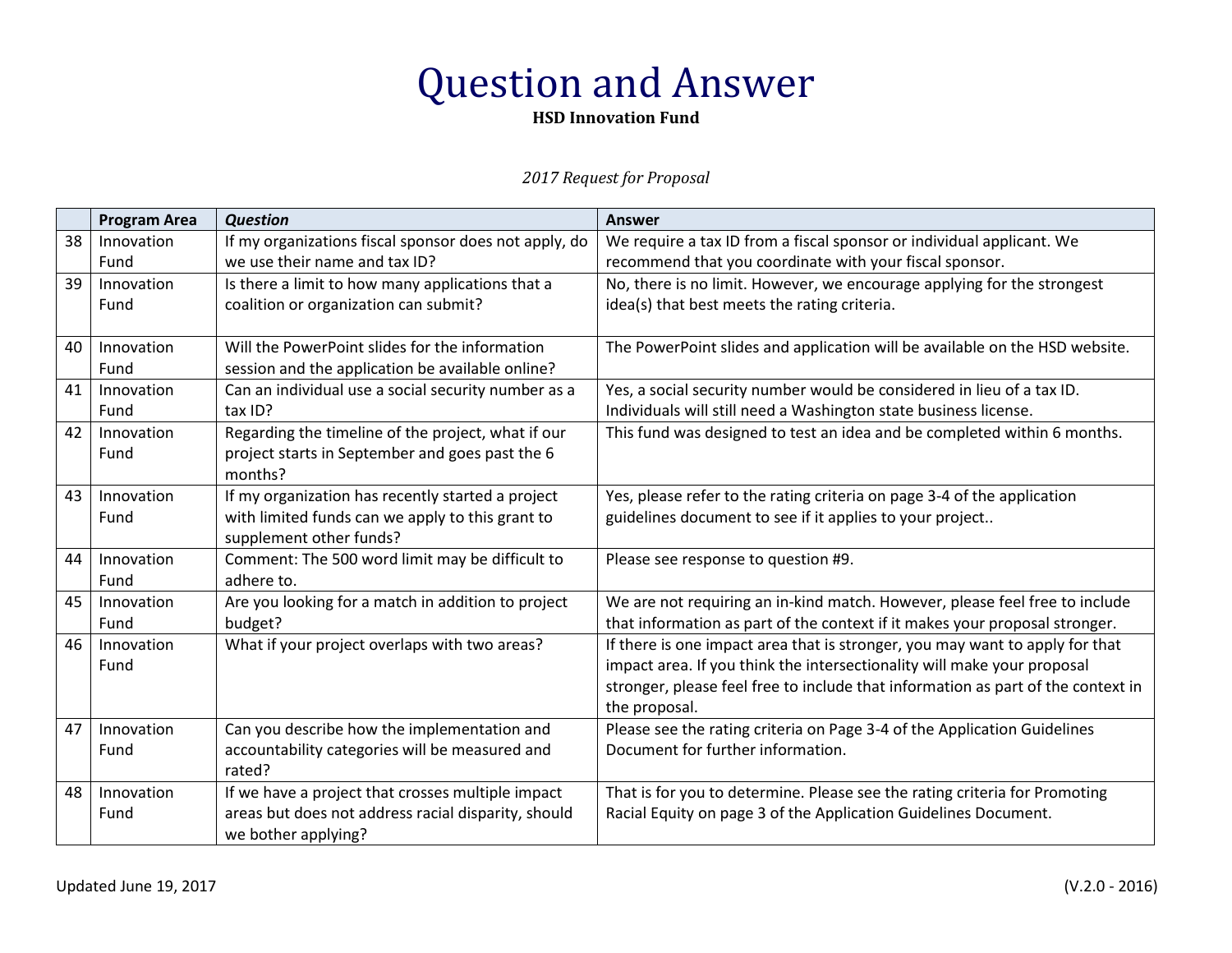**HSD Innovation Fund**

|    | <b>Program Area</b> | <b>Question</b>                                        | <b>Answer</b>                                                                      |
|----|---------------------|--------------------------------------------------------|------------------------------------------------------------------------------------|
| 49 | Innovation          | Can the impact areas be broader to encompass           | Yes, it is specific to racial equity. Please see the rating criteria for Promoting |
|    | Fund                | equity or is it specific to racial equity?             | Racial Equity on page 3 of the Application Guidelines Document.                    |
| 50 | Innovation          | There may be more applications for one or more         | HSD would like to fund at least one proposal in each impact area.                  |
|    | Fund                | impact areas, how does that affect the end result?     |                                                                                    |
| 51 | Innovation          | How does service area get addressed if we serve a      | Based on funding, services must be provided within Seattle city limits             |
|    | Fund                | population in the city regarding a regional issue, for | although residency, office location(s), and partnerships can be outside of the     |
|    |                     | example, in the area of homelessness?                  | city.                                                                              |
| 52 | Innovation          | Can we use the funds to serve a population in the      | Please see response to question #51.                                               |
|    | Fund                | city, if the individuals don't reside in the city?     |                                                                                    |
| 53 | Innovation          | If there are multiple proposals that represent         | Not for this RFP.                                                                  |
|    | Fund                | similar areas, does HSD put those organizations in     |                                                                                    |
|    |                     | touch with one another?                                |                                                                                    |
| 54 | Innovation          | Does HSD have an idea of impact and how many           | HSD will look to the applicants to share the impact of the proposed idea(s).       |
|    | Fund                | people will be impacted by the innovation fund?        |                                                                                    |
| 55 | Innovation          | Will there be more weight given to applications that   | Please refer to the Rating Criteria on page 3-4 in the Application Guidelines      |
|    | Fund                | are sustainable beyond the 6 months?                   | Document and include that information as part of the context if it makes your      |
|    |                     |                                                        | proposal stronger.                                                                 |
| 56 | Innovation          | Is the evaluation process something that I should      | Please refer to the Learning and Accountability questions on page 4 in the         |
|    | Fund                | include in the application or will HSD guide us?       | Application Guidelines. HSD expects the applicant to describe how learnings        |
|    |                     |                                                        | will be identified and shared.                                                     |
| 57 | Innovation          | Where did the original funding come from?              | The source of the funding is Seattle General Fund.                                 |
|    | Fund                |                                                        |                                                                                    |
| 58 | Innovation          | Has any other city utilized funds in this way?         | Other cities and foundations in the country have done innovation fund              |
|    | Fund                |                                                        | projects. Other City of Seattle departments make funding available in similar      |
|    |                     |                                                        | models, such as the Department of Neighborhoods.                                   |
| 59 | Innovation          | If we wanted to know what other cities have done,      | Yes.                                                                               |
|    | Fund                | do we google innovation fund?                          |                                                                                    |
| 60 | Innovation          | Will the proposals be made public?                     | We will publicly announce the recipients of the RFP; however, we do not post       |
|    | Fund                |                                                        | the applications. They are made available upon a public disclosure request.        |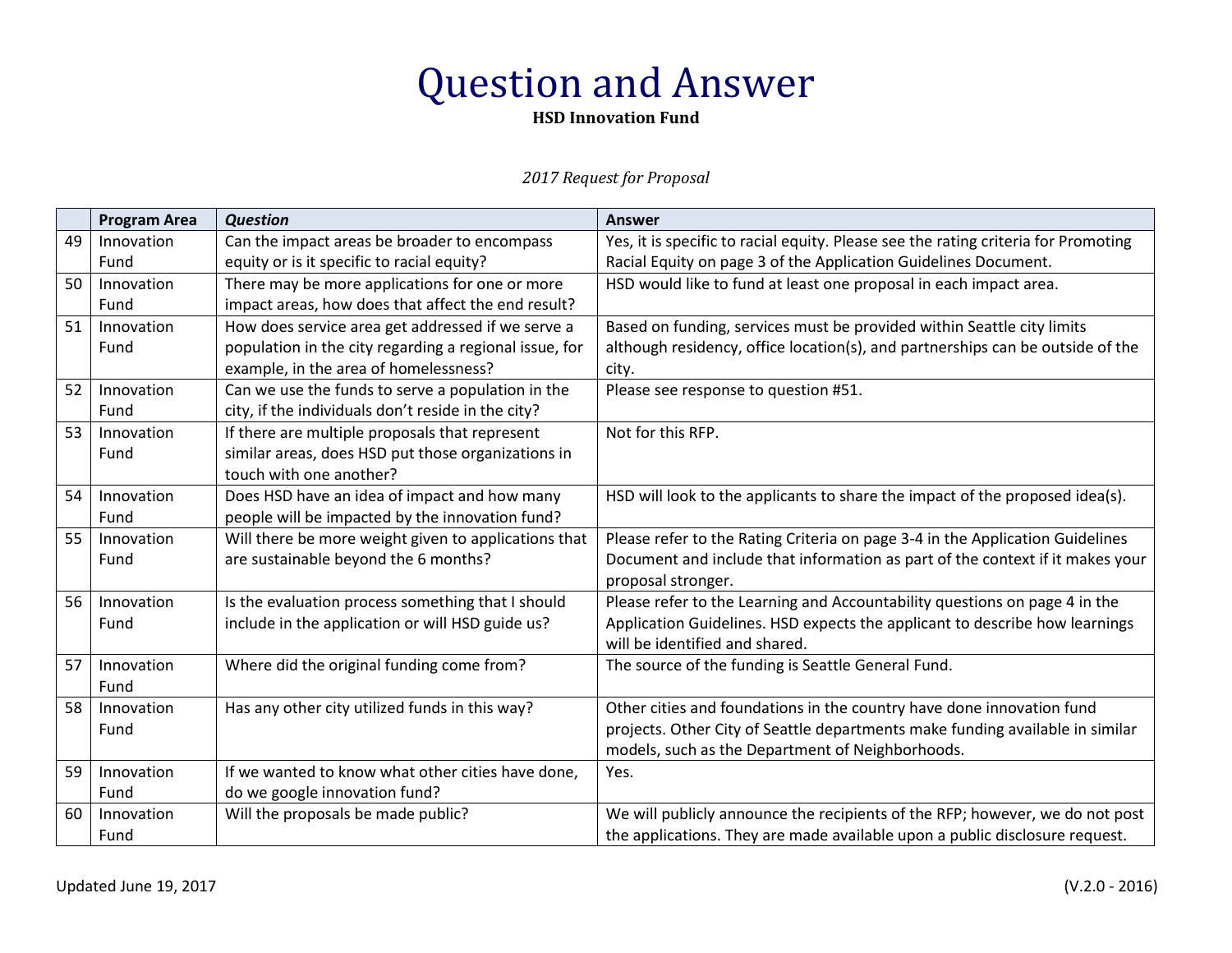**HSD Innovation Fund**

|    | <b>Program Area</b> | <b>Question</b>                                      | <b>Answer</b>                                                               |
|----|---------------------|------------------------------------------------------|-----------------------------------------------------------------------------|
| 61 | Innovation          | How do we connect with others interested in or       | HSD is planning to develop a Learning Circle to share project results.      |
|    | Fund                | who are granted the HSD innovation fund?             |                                                                             |
| 62 | Innovation          | During the contracting period, will there be any     | Recipients of the awards will be working with a Contracts Specialist during |
|    | Fund                | milestones or connections with HSD?                  | the contract period.                                                        |
| 63 | Innovation          | Will the learning circle only pertain to people who  | This has not yet been determined. HSD is still developing and considering   |
|    | Fund                | have been granted funds?                             | input for the learning circle.                                              |
| 64 | Innovation          | Are there any expenses that are excluded, such as    | Yes.                                                                        |
|    | Fund                | capitol expenses?                                    |                                                                             |
| 65 | Innovation          | What happens if you don't spend all the money        | Please see response to question #24.                                        |
|    | Fund                | allotted to you?                                     |                                                                             |
| 66 | Innovation          | As the process coordinator, do you have any advice   | Please refer to the Application Guidelines and rating criteria. HSD is      |
|    | Fund                | or recommendations?                                  | interested in how your proposal will make a difference.                     |
| 67 | Innovation          | How strict is the 6-month timeline?                  | The timeline is strict. This fund was designed to test an idea and be       |
|    | Fund                |                                                      | completed within 6 months.                                                  |
| 68 | Innovation          | What happens if less than 30% is spent within the    | Please communicate with your Contracts Specialist.                          |
|    | Fund                | first three months, but we expect to spend the       |                                                                             |
|    |                     | funds near the end of the project?                   |                                                                             |
| 69 | Innovation          | Will each organization granted funds have a point of | Yes, each organization granted funds will have a Contract Specialist.       |
|    | Fund                | contact within HSD?                                  |                                                                             |
| 70 | Innovation          | Are food and transportation allowable expenses?      | Yes. We encourage you to include any project expenses that may make your    |
|    | Fund                |                                                      | proposal stronger.                                                          |
| 71 | Innovation          | My program has stipends for participants. Is that    | Yes, stipends are not a restricted expense.                                 |
|    | Fund                | allowable?                                           |                                                                             |
| 72 | Innovation          | Once the funding is over, will there be other        | Please see response to question #2.                                         |
|    | Fund                | opportunities for innovation funds to continue?      |                                                                             |
| 73 | Innovation          | Will the innovation fund be granted yearly?          | Please see response to question #2.                                         |
|    | Fund                |                                                      |                                                                             |
| 74 | Innovation          | My organization is on the Seattle public school      | The project funds can be spent sooner. As long as the project is completed  |
|    | Fund                | timeline, can I spend all of my funds within the     | within the 6 months contract period.                                        |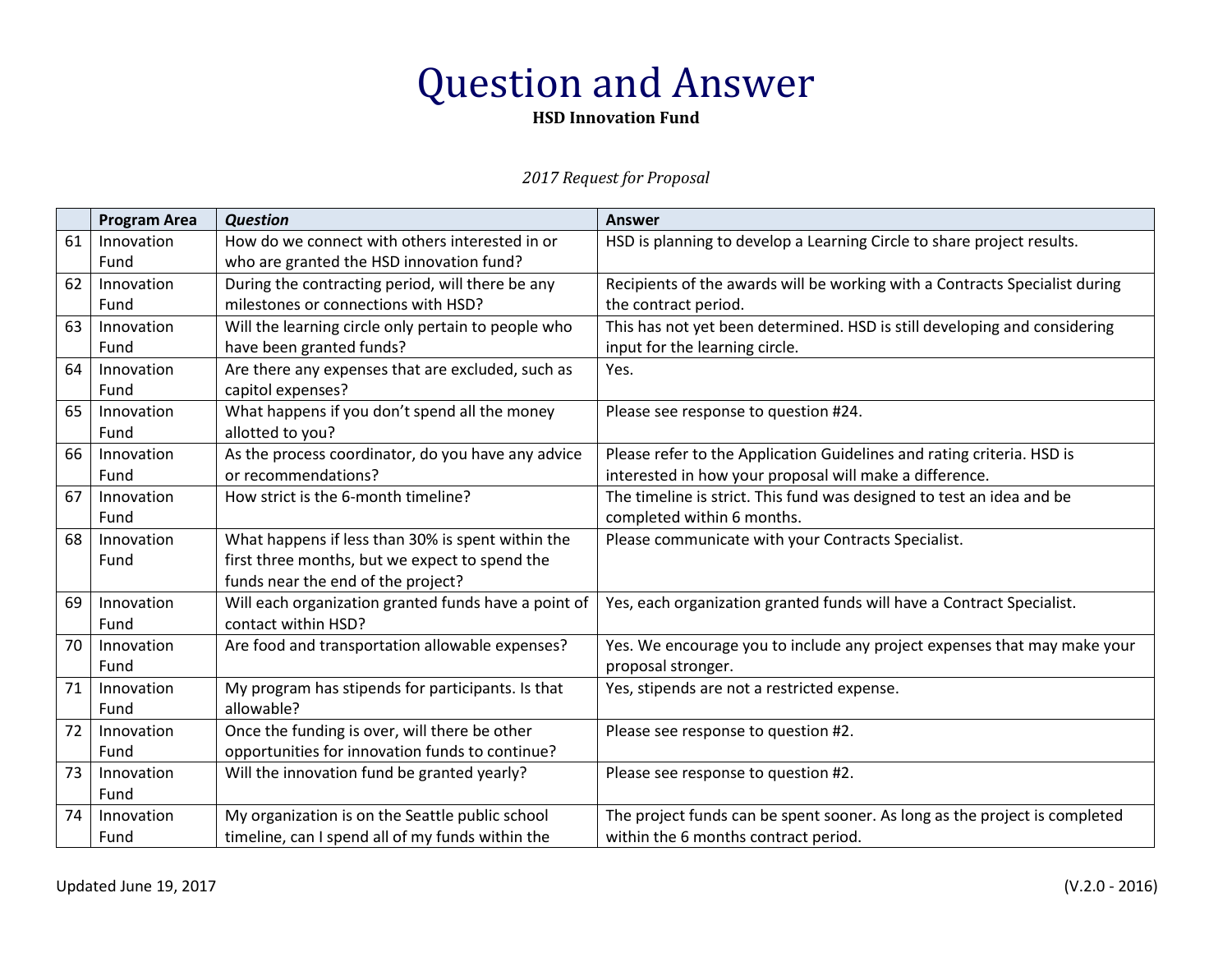**HSD Innovation Fund**

|    | <b>Program Area</b> | <b>Question</b>                                                                                                                                                                                                                         | <b>Answer</b>                                                                                                                                                                                                          |
|----|---------------------|-----------------------------------------------------------------------------------------------------------------------------------------------------------------------------------------------------------------------------------------|------------------------------------------------------------------------------------------------------------------------------------------------------------------------------------------------------------------------|
|    |                     | Sept-Dec timeline or does it need to be spread out<br>across the 6 months?                                                                                                                                                              |                                                                                                                                                                                                                        |
| 75 | Innovation<br>Fund  | Can we use the funds to sub-contract with another<br>organization for services?                                                                                                                                                         | Yes. Please feel free to include that information as part of the context if it<br>makes your proposal stronger.                                                                                                        |
| 76 | Innovation<br>Fund  | Can we submit multiple ideas/proposals to this<br>fund?                                                                                                                                                                                 | Please see response to question #5.                                                                                                                                                                                    |
| 77 | Innovation<br>Fund  | Is there any possibility of considering this project,<br>either on an adjusted timeframe - or possibly if we<br>could build in some achievable benchmarks within<br>the 6-month time frame that address the<br>requirements of the RFP? | Projects with this fund is expected to be completed in 6 months within the<br>contract period. Please refer to the rating criteria on page 3-4 of the<br>Application Guidelines regarding the requirements of the RFP. |
| 78 | Innovation<br>Fund  | Can the innovation funds support participatory<br>research projects (e.g., bringing together<br>stakeholders to collaborate)?                                                                                                           | Yes. Please refer the rating criteria on Page 3-4 of the Application Guidelines<br>Document.                                                                                                                           |
|    |                     | Does the project have to end and have all results by<br>2/28? Would interim indicators and<br>outcomes/outputs from an ongoing collaborative<br>practice be acceptable?                                                                 | Please see response to question #77.                                                                                                                                                                                   |
| 79 | Innovation<br>Fund  | Please let me know about your indirect cost policy<br>on this grant.                                                                                                                                                                    | Please refer to the link below for HSD's Indirect Policy:<br>http://coshumaninterests.wpengine.netdna-cdn.com/wp-<br>content/uploads/2016/05/HSD Indirect Policy-FINAL.pdf                                             |
| 80 | Innovation<br>Fund  | For the 2017 Innovation Fund proposals how much<br>indirect is allowed?                                                                                                                                                                 | Please see response to Question #79.                                                                                                                                                                                   |
| 81 | Innovation<br>Fund  | I am interested in writing a proposal for the<br>Innovation Fund. The primary program is operated<br>by a church ministry partnering with a new non-                                                                                    | Yes, please refer to the Eligibility Criteria on page 2 of the Application<br>Guidelines.                                                                                                                              |